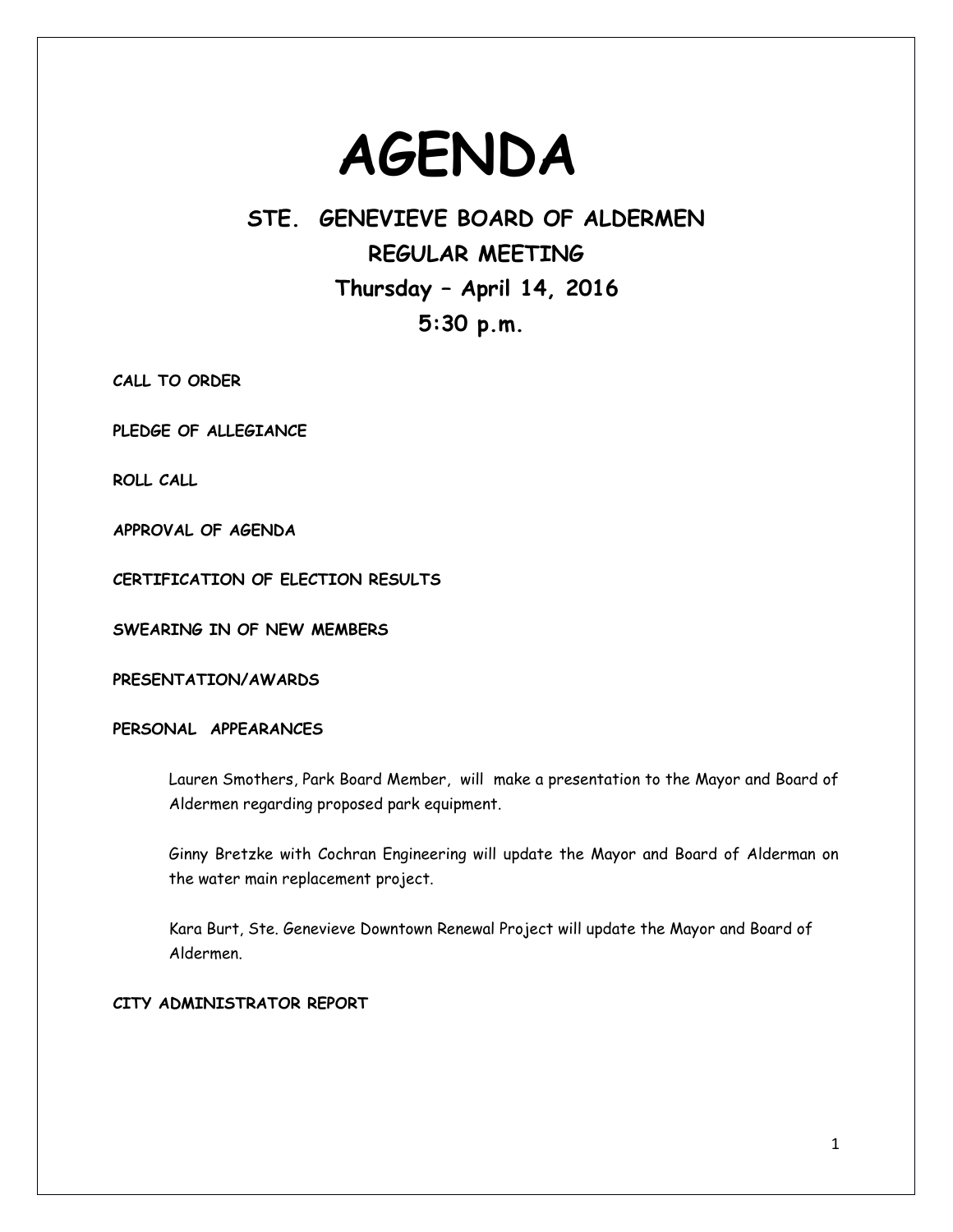#### **STAFF REPORTS**

- **•** Eric Bennett, Police Chief
- Dave Pinkley, Field Operations Supervisor
- Sandra Cabot, Tourism Director

#### **COMMITTEE REPORTS**

**PUBLIC COMMENTS**

#### **CONSENT AGENDA**

Minutes – Board of Aldermen – Regular Meeting – March 24, 2016

**RESOLUTION 2016-15.** A RESOLUTION OF THE CITY OF STE. GENEVIEVE, MISSOURI AUTHORIZING THE MAYOR TO EXECUTE A PROPERTY MAINTENANCE AGREEMENT WITH GLENNON & TERRY ROTH.

**RESOLUTION 2016-16.** A RESOLUTION OF THE CITY OF STE. GENEVIEVE, MISSOURI STATING INTENT TO APPLY FOR A GRANT FROM THE MISSOURI DIVISION OF TOURISM **(MARKETING MATCHING GRANT)** IN AN AMOUNT NOT TO EXCEED \$12,000 FOR THE STE. GENEVIEVE TOURISM DEPARTMENT.

**RESOLUTION 2016-17.** A RESOLUTION OF THE CITY OF STE. GENEVIEVE, MISSOURI STATING INTENT TO APPLY FOR A GRANT FROM THE MISSOURI DIVISION OF TOURISM **(MARKETING PROGRAM DEVELOPMENT)** IN AN AMOUNT NOT TO EXCEED \$10,000 FOR THE STE. GENEVIEVE TOURISM DEPARTMENT.

# **OLD BUSINESS.**

**BILL NO. 4097.** AN ORDINANCE APPROVING CHANGE ORDER NO. 7 IN THE AMOUNT OF \$2,536.00 AND A FINAL CONTRACT AMOUNT OF \$1,102,084.80 ON THE CONTRACT WITH T. DRURY, CONTRACTING INC. OF BLOOMSDALE, MISSOURI FOR THE STE. GENEVIEVE WATER MAIN REPLACEMENT PROJECT NO. 14-5960. **2 nd READING.** 

**BILL NO. 4098.** AN ORDINANCE AMENDING THE STE. GENEVIEVE CODE OF ORDINANCES CHAPTER 405: ZONING REGULATIONS; SECTION 405.020 DEFINITIONS; SECTION 405.080: "C-1" GENERAL COMMERCIAL DISTRICT REGULATIONS AND SECTION 405.090 "C-2" CENTRAL BUSINESS DISTRICT REGULATIONS AS SET FORTH BELOW. **2nd READING.**